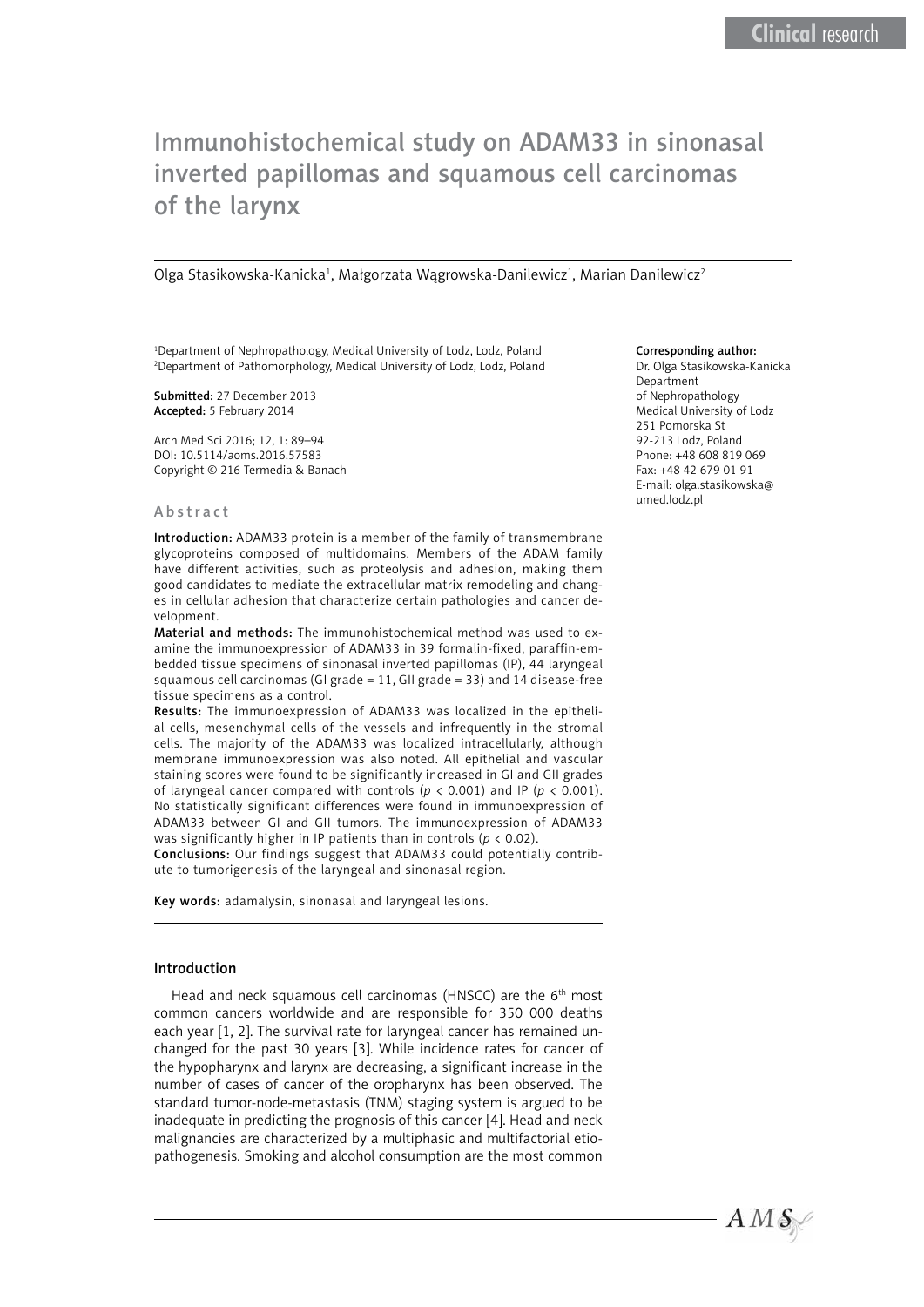risk factors for oral, oropharyngeal, and laryngeal carcinomas.

Inverted papillomas are relatively rare epithelial tumors which generate considerable interest because they have a high rate of recurrence and a tendency for malignant transformation. Inverted papilloma occurs in approximately 20% of cases associated with an invasive squamous cell carcinoma of the sinonasal region [5, 6]. The nature and pathogenesis of inverted papilloma are still being debated. A better understanding of the molecular events involved in malignant transformation may help to classify tumors and predict treatment responses.

The ADAMs (*a d*isintegrin *a*nd *m*etalloprotease) family of membrane-bound enzymes belong to a large zinc-dependent superfamily called the metzincins and are found in mammals and invertebrates [7, 8]. The ADAMs family consists of 34 members (ADAM1-ADAM34). All ADAM members are type 1 transmembrane zymogen glycoproteins that include 8 distinct domains, including a signal domain, a prodomain, a metalloproteinase domain, a disintegrin or integrin-binding domain, a cysteine-rich region, an epidermal growth factor (EGF)-like domain, a transmembrane sequence and an intracellular *C*-terminal end [9]. ADAMs are initially synthesized as enzymatically inactive precursor proteins. This inactive state is due to the interaction of a cystein residue in the prodomain with the zinc ion at the catalytic site. ADAMs have an active site in the metalloprotease domain, containing a zinc-binding catalytic site, like matrix metalloproteinase members [10, 11]. Protease activity is the best-defined function of ADAMs, with most of the putative substrates currently identified being transmembrane proteins. For protease activation, the prodomain is removed by a furin-like convertase or by autocatalysis. Although all ADAMs possess the metalloproteinase domain, only about a half exhibit protease activity. The protease function of several ADAM members has been determined experimentally, including ADAM8, 9, 10, 12, 15, 17, 19, 20, 21, 28, 30, and 33. The disintegrin domain is found in all ADAMs. It binds to integrins, a group of adhesion proteins involved in cell adhesion, migration and cell signaling [12]. The function of the remaining domains, i.e., the cysteine-rich region, EGF-like sequence and cytoplasmic domain, remain to be determined. In some of the ADAMs, however, the cysteine region has been implicated in regulating protease activity and controlling substrate specificity [13].

Although ADAM molecules are known to be relatively long, it has recently become clear that mammalian ADAMs are involved in various biological and disease-related processes. Studies have shown that some of these proteins participate in multiple physiological processes (e.g. cell adhesion, cell migration, and the release of cell surface molecules such as cytokines and growth factors) [13–15], while others play a role in such complex events as smooth muscle development, fertilization, neurogenesis and the immune response [16, 17]. Moreover, some authors suggest that ADAMs may play a role in the promotion of tumor invasion and metastasis, via cleavage of extracellular matrix proteins or by direct modulation of tumor cell adhesion [9, 18].

ADAM33 has been linked with several respiratory and skin diseases and was especially implicated in asthma and bronchial hyperresponsiveness, as well as the autoimmune skin disease psoriasis [19, 20]. A soluble form of ADAM33 has been identified in the bronchoalveolar lavage fluid (BALF) of asthmatic patients, and its levels inversely correlate with lung function [21]. ADAM33 is selectively expressed in mesenchymal cells, and its metalloprotease activity has been linked to tissue remodeling. Moreover, ADAM-33 has been shown to promote angiogenesis, which is an important feature of carcinogenesis [22]. Although it has been reported that ADAM33 possesses catalytic activity, its specific substrate and the role in tumorigenesis are still unknown.

The aim of our study was to evaluate the immunoexpression of ADAM33 in sinonasal inverted papillomas and squamous cells carcinomas of the larynx and to determine its correlation with histological grade.

# Material and methods

## **Patients**

Thirty-nine formalin-fixed, paraffin-embedded tissue specimens of sinonasal inverted papillomas (IP), 44 laryngeal squamous cell carcinomas (GI grade = 11, GII grade = 33) and 14 normal-looking tissue specimen (a margin of benign lesions) were retrieved from archival material (Chair of Pathomorphology, Medical University of Lodz, Poland). The age range for sinonasal inverted papillomas was from 29 to 84 years (mean  $\pm$  SD: 62.1  $\pm$ 18.3) and for laryngeal cancer was from 47 to 83 years (61.4 ±9.8).

## Light microscopy

Paraffin-embedded tissue sections taken from postoperative material were diagnosed using standard hematoxylin and eosin staining and the histological diagnoses were established according to the current standards [23]. The main criteria of tissue selection were histopathological similarities within the group and localization of lesions.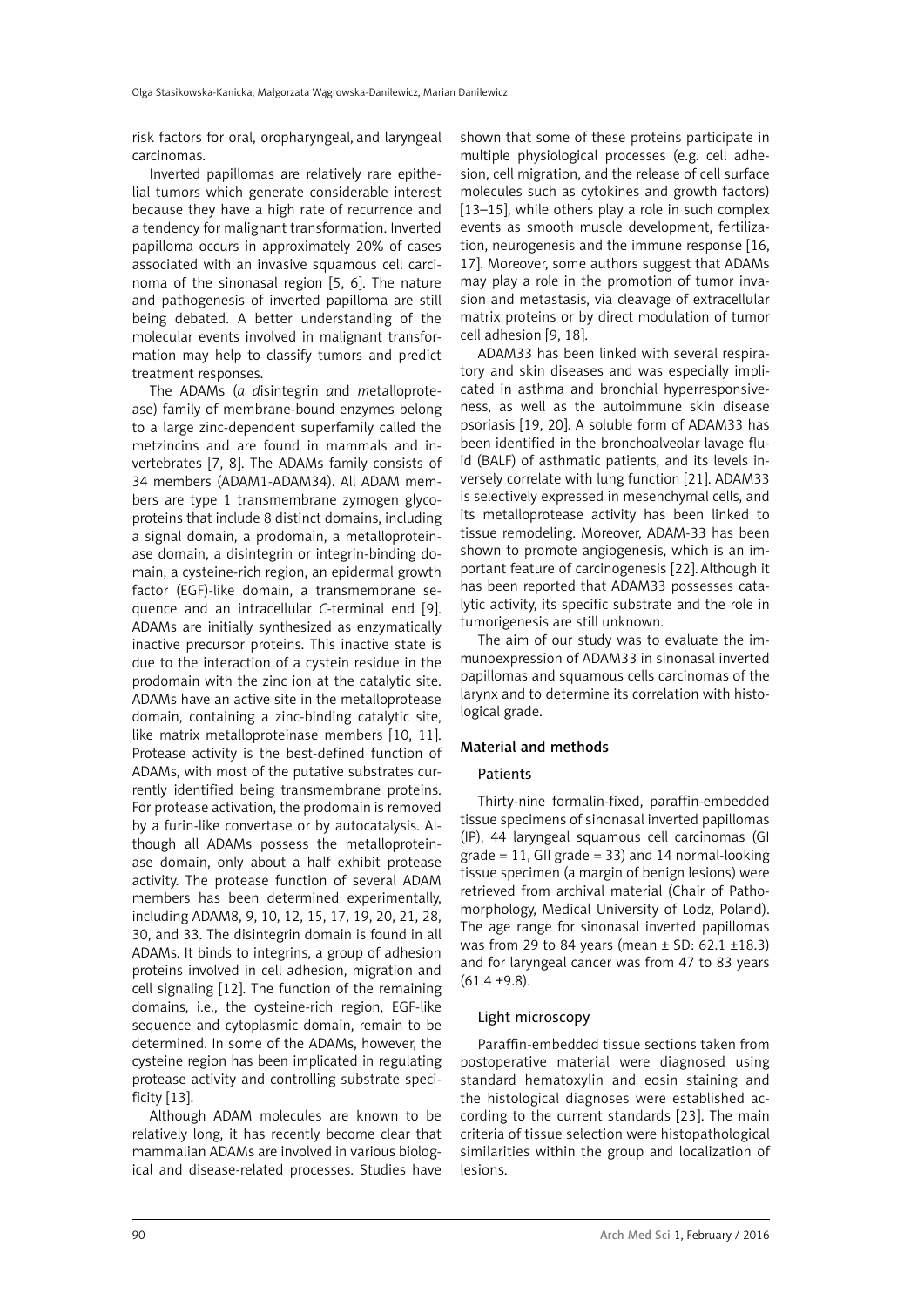#### Immunohistochemistry

Formalin-fixed, paraffin-embedded tissue sections were incubated at 56°C for 24 h and rested for 1 h in xylene and 15 min in graded alcohols for deparaffinization. Antigen retrieval was performed by boiling in Target Retrieval Solution (TRS, Low pH, Dako, Denmark) for 30 min in a microwave oven (2 × 5 min at 360 W, 2 × 5 min at 180 W, 2 × 5 min at 90 W). Endogenous peroxidase activity was blocked by 0.3% hydrogen peroxide in methanol for 30 min, and then sections were rinsed with Tris-buffered saline (TBS, Dako, Denmark) and incubated for 1 h with polyclonal rabbit anti-ADAM33 antibody (Abcam; ab39193), concentration 2 µg/ml. After incubation with primary antibody, slides were washed with Tris-buffered saline. Afterwards EnVision+Systems-HRP (Dako, Denmark) prepared according to the instructions of the manufacturer were used. Colorimetric detection was completed with a solution of 3,3'-diaminobenzidine (Dako, Denmark). After washing, the sections were counter-stained with hematoxylin and coverslipped with Histokit.

For each sample a negative control was processed. Negative controls were carried out by incubation in the absence of the primary antibody and always yielded negative results.

The slides were examined and the level of immunoreactivity assessed. Assessment of ADAM33 staining was performed by two pathologists who were blinded to patient outcome. ADAM33 immunoexpression within areas of laryngeal squamous cell carcinoma was compared with that in the surrounding normal, healthy tissue, and the staining intensity was graded as:  $0 =$  negative;  $1+$  = weak;  $2+$  = moderate; and  $3+$  = strong. The intensity of immunostaining in the epithelial cells, endothelial and smooth muscle cells of the capillaries and interstitial inflammatory infiltrates and fibroblasts was compared with that in normal laryngeal tissue.

#### Statistical analysis

Differences between groups were tested using unpaired Student's *t*-test preceded by evaluation of normality and Levene's test. The Mann-Whitney *U* test was used where appropriate. Results were considered statistically significant if *p* < 0.05.

## Results

The immunoexpression of ADAM33 was localized in the epithelial cells, in the endothelial and smooth muscle cells of the capillaries in stromal tissue surrounding neoplastic cells (Figure 1), and [infrequently](http://www.diki.pl/slownik-angielskiego/?q=infrequently) in the stromal cells (Figure 2). In all examined cases, ADAM33 was expressed in infiltrating inflammatory cells (Figure 3). Our study revealed that the majority of the ADAM33 was localized intracellularly although membrane immunoexpression was also noted.

The results of a semiquantitative evaluation of ADAM33 protein immunoexpression are presented in Table I. All epithelial and vascular staining scores were found to be significantly increased in



Figure 1. Immunoexpression of ADAM33 in endothelial cells and smooth muscle cells of stromal capillaries from patient with GI cancer. Immunohistochemistry. Magn. 200×



Figure 2. Immunoexpression of ADAM33 in stromal fibroblasts from patient with inverted papilloma. Immunohistochemistry. Magn. 200×



Figure 3. Cytoplasmic immunoexpression of ADAM33 in stromal inflammatory infiltrates from patient with GII cancer. Immunohistochemistry. Magn. 200×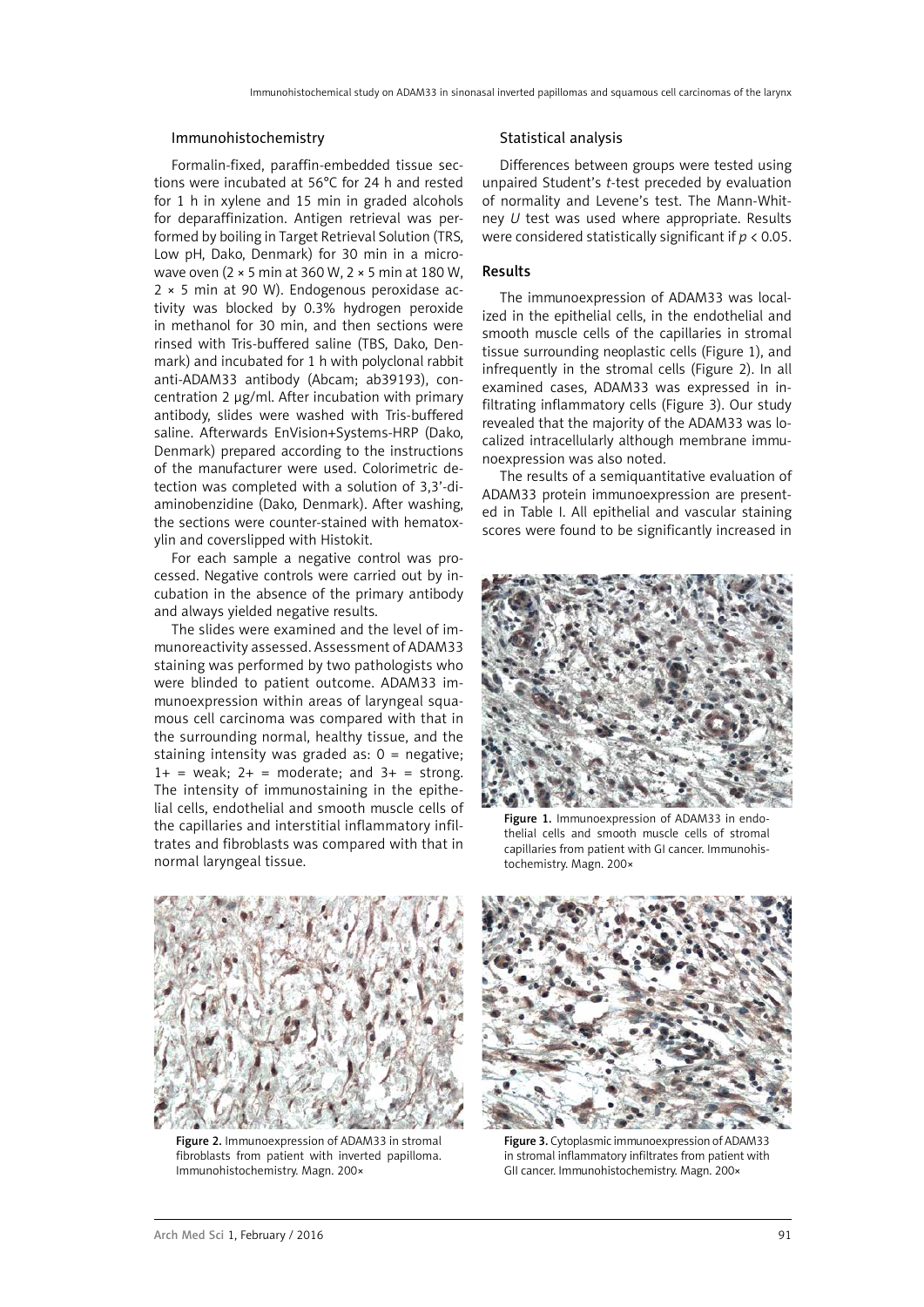| Variables                                       | Controls<br>$(n = 14)$ | Inverted<br>papilloma<br>$(n = 39)$ | Carcinoma Gl<br>$(n = 11)$ | Carcinoma GII<br>$(n = 33)$ | P-value                                                                                                                                                         |
|-------------------------------------------------|------------------------|-------------------------------------|----------------------------|-----------------------------|-----------------------------------------------------------------------------------------------------------------------------------------------------------------|
| ADAM-33<br>(epithelium)                         | $0.9 + 0.11$           | $0.45 \pm 0.5$                      | $1.26 + 0.69$              | $1.42 + 0.74$               | $\langle 0.02^1, \langle 0.001^2, \langle 0.001^3, \rangle \rangle$<br>$\langle 0.001^4, \langle 0.001^5, = 0.53^6 \rangle$ (NS)                                |
| DAM-33<br>(vessels)                             | $0.14 + 0.15$          | $0.50 + 0.52$                       | $1.37 + 0.73$              | $1.40 \pm 0.72$             | $\langle 0.02^1, \langle 0.001^2, \langle 0.001^3, \rangle \rangle$<br>$\langle 0.001^4, \langle 0.001^5, = 0.53^6 \rangle$ (NS)                                |
| ADAM-33<br>(inflammatory)<br>and stromal cells) | $0.17 + 0.13$          | $0.67 + 0.42$                       | $0.86 \pm 0.52$            | $0.82 + 0.32$               | $\langle 0.001^1, \langle 0.001^2, \langle 0.001^3, \rangle \rangle$<br>$= 0.21$ (NS) <sup>4</sup> , $= 0.09$ (NS) <sup>5</sup> ,<br>$= 0.76$ (NS) <sup>6</sup> |

Table I. Semiquantitative data of ADAM33 immunoexpression in inverted papillomas, carcinomas and controls

*Data are expressed as mean score ± standard deviation. 1 Between controls and inverted papillomas. 2 Between controls and carcinomas GI. 3 Between controls and carcinomas GII. 4 Between inverted papillomas and carcinomas GI. 5 Between inverted papillomas and carcinomas GII. 6 Between carcinomas GI and carcinomas GII.*

GI and GII grades of laryngeal cancer (Figures 4, 5) compared with controls ( $p < 0.001$ ) (Figure 6) and IP (*p* < 0.001). No statistically significant differences were found in immunoexpression of ADAM33 between GI and GII tumors.

The immunoexpression of ADAM33 was significantly increased in sinonasal IP patients (Figure 7) as compared to controls ( $p < 0.02$ ).

The immunoexpression of ADAM33 in interstitial infiltrates and interstitial fibroblasts was sometimes hard to distinguish and these cells were evaluated together.

The immunoexpression of ADAM33 in infiltrating inflammatory cells and interstitial fibroblasts was significantly increased in GI and GII grades of laryngeal cancer and IP patients as compared to controls (*p* < 0.001). However, no statistically significant differences were found in immunoexpression of ADAM33 between infiltrating inflammatory cells and interstitial fibroblasts in the studied tumors.

#### Discussion

Many studies have shown that members of the ADAM family play a role in fundamental biological



Figure 4. A – Squamous cell carcinoma GI. H + E. Magn. 100×. B – Immunoexpression of ADAM33 in squamous cell carcinoma GI of the larynx. Immunohistochemistry. Magn. 400×



Figure 5. A – Squamous cell carcinoma GII. H + E. Magn. 100×. B – Immunoexpression of ADAM33 in squamous cell carcinoma GII of the larynx. Immunohistochemistry. Magn. 400×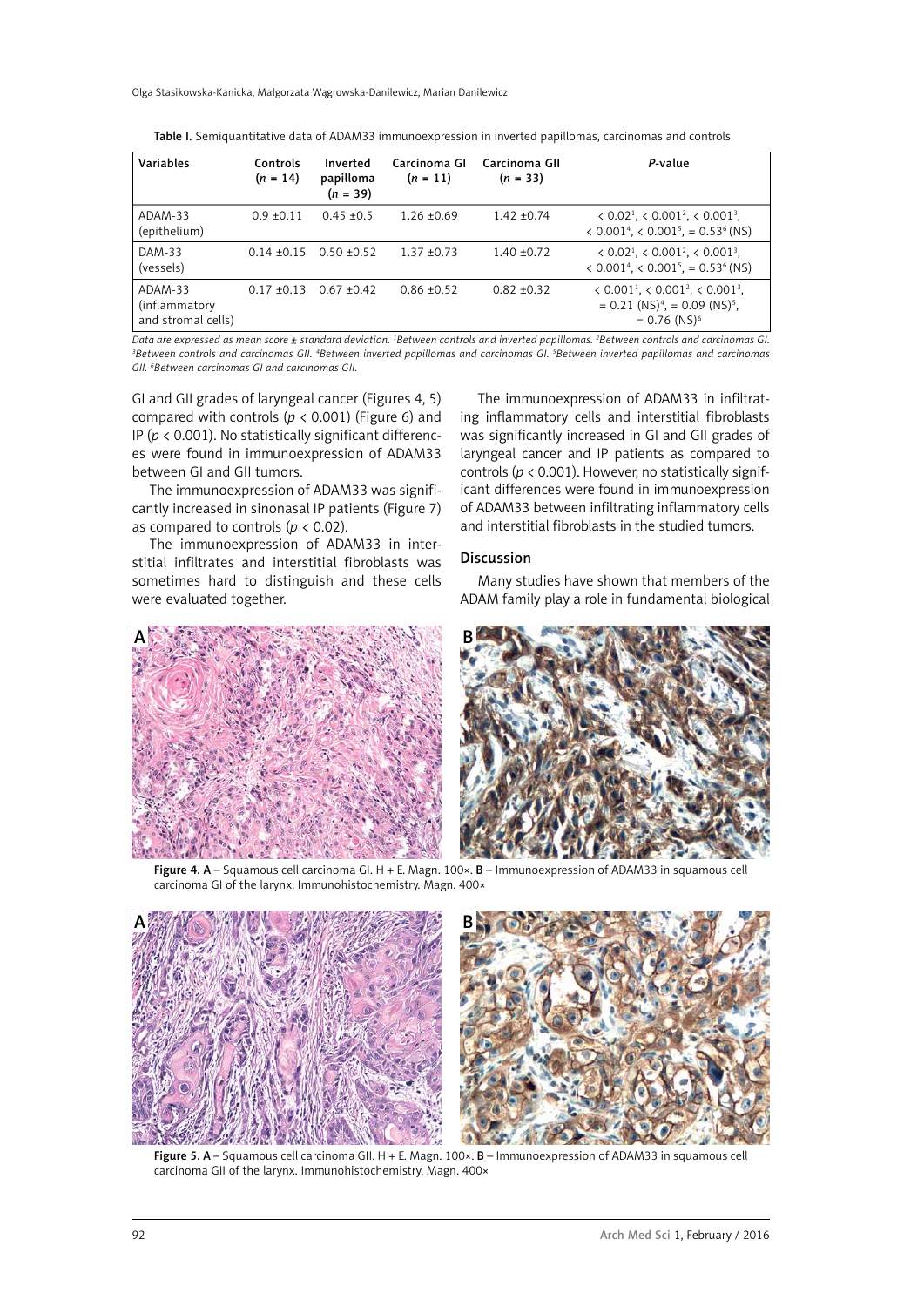

Figure 6. A – Control. H + E. Magn. 100×. B – Immunoexpression of ADAM33 in control case. Immunohistochemistry. Magn. 400×



Figure 7. A – Sinonasal inverted papilloma. H + E. Magn. 100 $\times$ . B – Immunoexpression of ADAM33 in sinonasal inverted papilloma. Immunohistochemistry. Magn. 400×

processes ranging from cellular adhesion and migration to membrane protein shedding and proteolysis. ADAMs activity seems to be related to the control of several signaling pathways activated in cancer. For this reason, it is not surprising that deregulated expression of ADAM family members has been reported in human tumors [24]. Among ADAM family members, we focused on the newly discovered ADAM family member ADAM33. Although ADAM33 has been linked with tissue remodeling in lung diseases, its role in tumorigenesis is still largely unknown.

To our knowledge, studies concerning immunoexpression of ADAM33 in cancer are sparse. Our study revealed significantly increased immunoexpression of ADAM33 in laryngeal cancer compared with controls and IP. Moreover, the immunoexpression of ADAM33 was significantly increased in sinonasal IP in comparison with the control group. Our study did not reveal statistically significant differences in immunoexpression of ADAM33 between GI and GII tumors.

The association of ADAM33 with cancer has been studied so far in gastric, breast and laryngeal carcinomas [25–27]. Kim *et al.* [25] reported that ADAM33 plays an important role in gastric cancer pathogenesis by increasing IL-18 secretion, resulting in higher rates of proliferation and migration. Similar to our results, Topal *et al.* [27] observed significantly increased immunoexpression of ADAM33 in laryngeal cancer tissue, suggesting an important role of ADAM33 in pathogenesis of this cancer. Inconsistently, Seniski *et al.* [26] found that the *ADAM33* gene is down-regulated by selective DNA hypermethylation in breast cancer.

The expression of ADAM33 was first observed in cells of mesenchymal origin, especially fibroblasts [20, 28]. Our results seem to be consistent with those findings. The immunoexpression of ADAM33 was predominantly localized in the vessel and stromal mesenchymal cells. In asthma and chronic obstructive pulmonary disease Puxeddu *et al.* [22] found that ADAM33 was selectively expressed in mesenchymal cells, and its metalloprotease activity has been linked to tissue remodeling and angiogenesis, the latter an essential feature of carcinogenesis. The stronger mesenchymal cell immunoexpression of ADAM33 in cancer and IP found in our study may support its possible involvement in the remodeling process.

In the normal human lung, Dijkstra *et al.* [28] showed strong expression of ADAM33 in vascular endothelial cells, whereas other ADAM proteins were more weakly expressed. Our study revealed